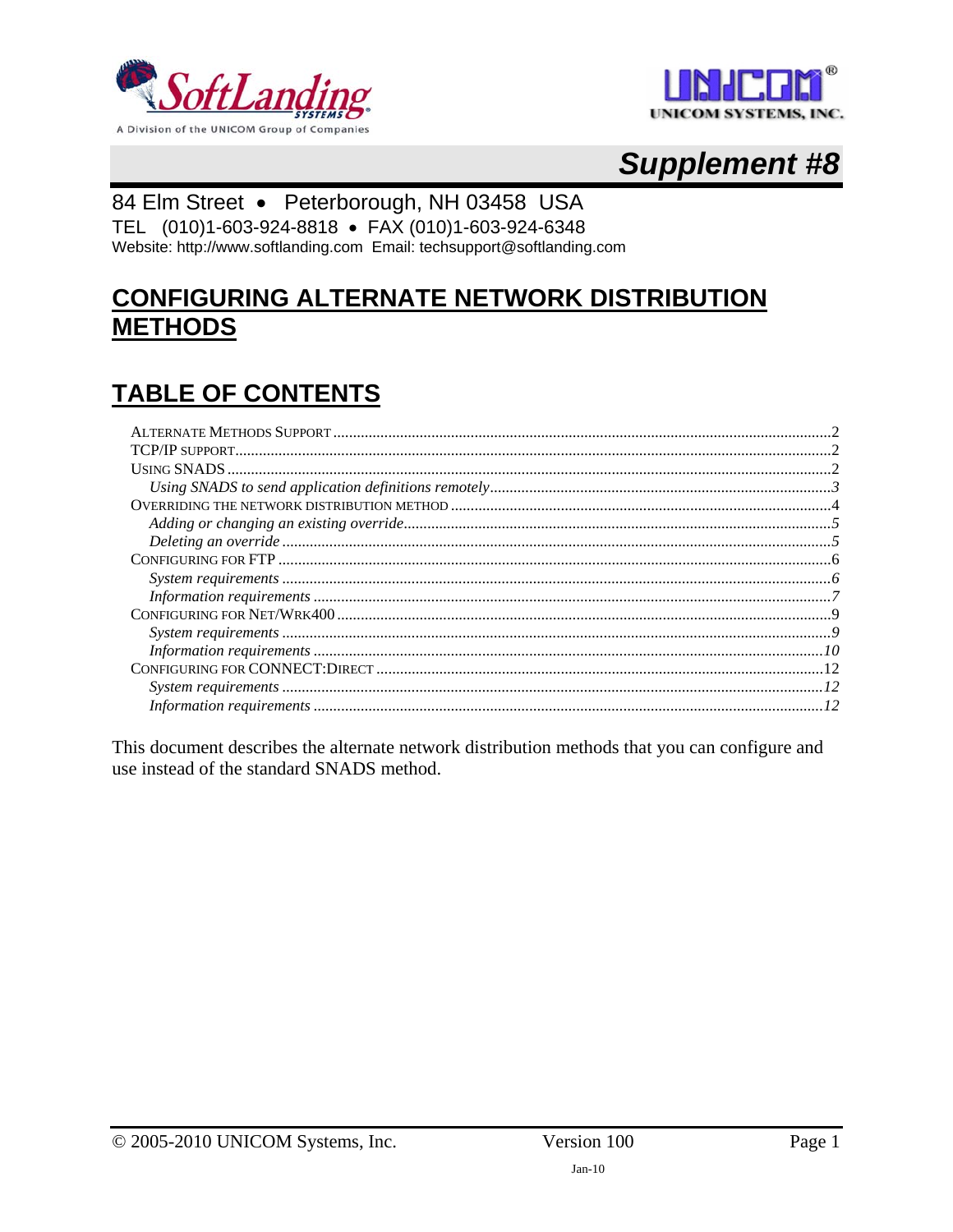# <span id="page-1-1"></span><span id="page-1-0"></span>**ALTERNATE METHODS SUPPORT**

While SNADS is the standard method for network distribution, you can override this method to configure alternate distribution methods. The alternate methods that we currently support are:

- File Transfer Protocol (FTP) over TCP/IP.
- Net/Wrk400TM by Proginet Corporation.
- CONNECT:Direct™ by Sterling Commerce, Inc.

For the FTP, Net/Wrk400, and CONNECT:Direct methods to work, you must configure your TURNOVER® for iSeries v100 application and system definitions as you would for SNADS distribution, and you must have the necessary software running.

## **UNICOM Systems, Inc. Note**

None of these three methods require the TURCRARE autostart job that SNADS distribution requires.

# <span id="page-1-2"></span>**TCP/IP SUPPORT**

Transmission Control Protocol/Internet Protocol (TCP/IP) is supported via normal SNADS distribution techniques under V3R[1](#page-1-4) and higher of  $OS/400$  by configuring the AnyNet/400<sup>1</sup> capabilities provided with OS/400. These allow normal SNADS and APPC operations, such as SNDNETF (Send Network File), DDM, and STRPASTHR to work over a TCP/IP connection. (Refer to the IBM manuals for information about configuring AnyNet/400.) TCP/IP support is also provided through native FTP, as explained in this document.

# <span id="page-1-3"></span>**USING SNADS**

 $\overline{a}$ 

System Network Architecture Distribution Services (SNADS) is the default TURNOVER® for iSeries v100 distribution method. This distribution method performs the following:

- Sends the save file from the development system to the remote system (using the **SNDNETF** command).
- Sends the confirmation message from the remote system back to the development system (using the **SNDNETMSG** command).

<span id="page-1-4"></span><sup>&</sup>lt;sup>1</sup> IBM estimates that AnyNet/400 imposes a 10-15 percent performance burden on your iSeries. However, it's unclear if this would affect anything other than file transmissions.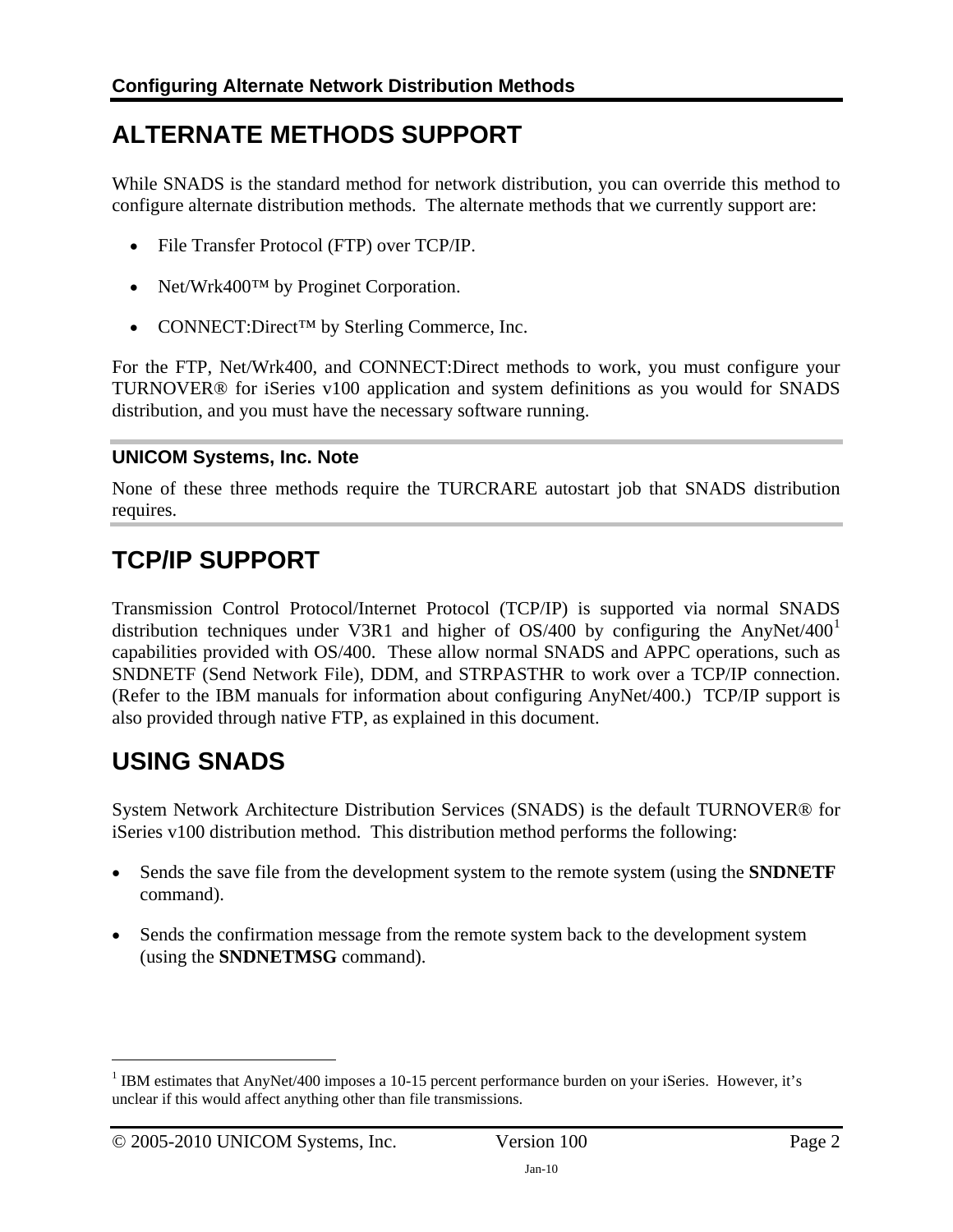# <span id="page-2-1"></span><span id="page-2-0"></span>**Using SNADS to send application definitions remotely**

TURNOVER® for iSeries v100 uses SNADS, specifically DDM, to perform functions such as sending application definitions to a remote system. If you are unable to establish DDM connections to the remote system, then you cannot send the application definitions. Instead, you have to pass-through to the remote system and manually add the application definition. However, if you are using TURNOVER® Release 4.1 or higher, you can maintain remote applications centrally. TURNOVER® then sends the application definitions to your remote systems with the distribution.

| <b>Characteristic</b>                                          | <b>Description</b>                                                                                 |  |
|----------------------------------------------------------------|----------------------------------------------------------------------------------------------------|--|
| Asynchronous transmission (with<br>built-in queuing functions) | Sends a save file as a background process. This allows the<br>distribution job to complete faster. |  |
| Robust                                                         | As a high-level application over a transfer protocol (APPC),<br>SNADS can do the following:        |  |
|                                                                | Retry a connection at specified intervals.                                                         |  |
|                                                                | Automatically initiate a connection, as well as send and<br>disconnect, at any time.               |  |
|                                                                | Resume where it left off, if a transmission fails.                                                 |  |
|                                                                | Queuing.                                                                                           |  |

Other SNADS characteristics are summarized in the following table.

## **Bypassing the system distribution directory**

Typically, all users and user groups who use SNADS to perform distribution are entered in the system distribution directory. However, you might not want to give particular people or groups the privileges that accompany entry in the directory. The two ways you can permit these people to distribute, without entering them in the system distribution directory, are:

- Set the TurnOver global default, *Submit User*, to TURNOVER. (Be aware that this method leaves no audit trail of who ran the form or performed the manual distribution.)
- Use FTP instead of SNADS. (For information about FTP, see *[Configuring for FTP](#page-5-1)* on page [6.](#page-5-1))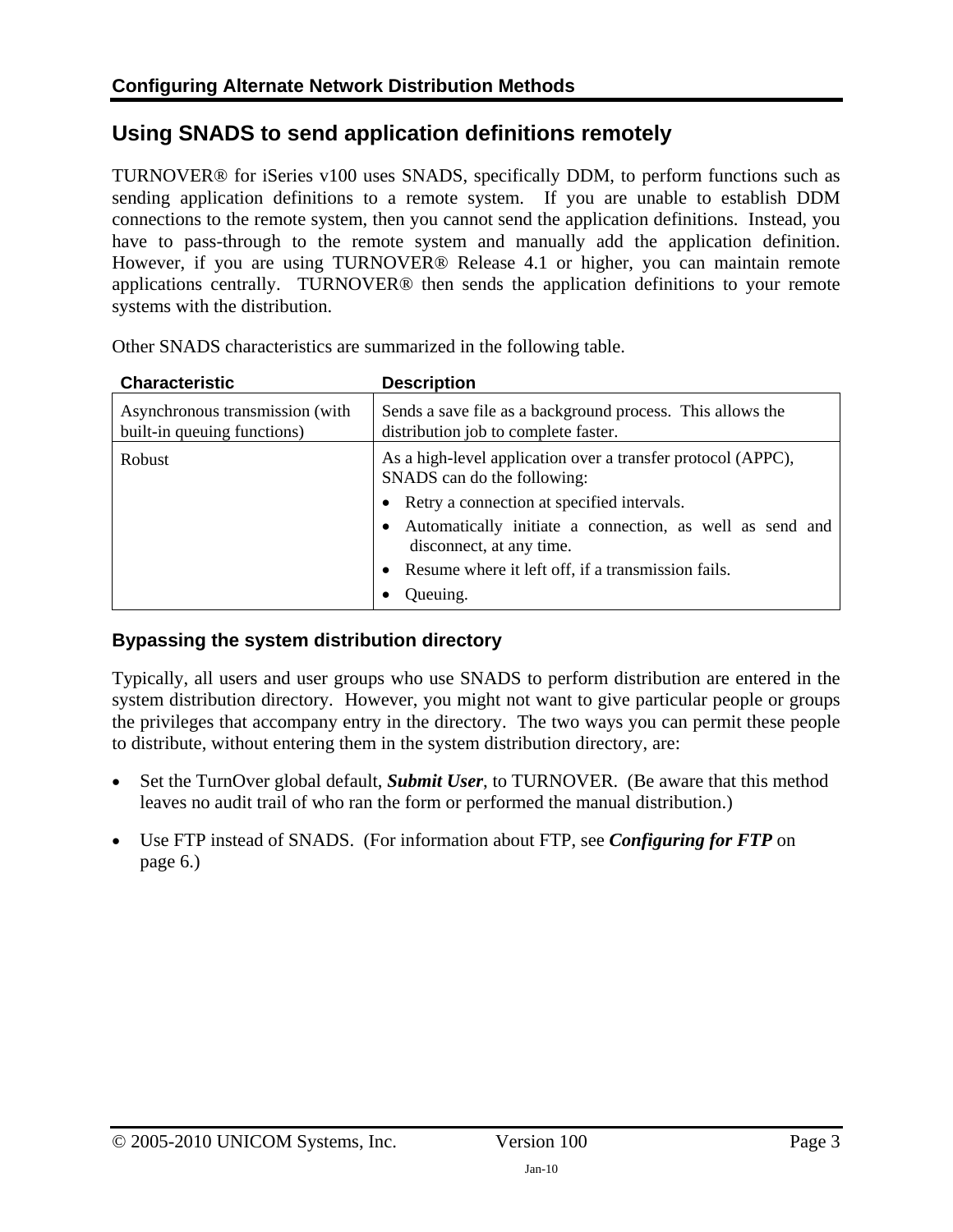# <span id="page-3-1"></span><span id="page-3-0"></span>**OVERRIDING THE NETWORK DISTRIBUTION METHOD**

To work with network distribution methods, you must have TURNOVER® for iSeries v100 distribution authority. Then select option **6** from the Distribution menu to display the *Override Network Distribution Methods* panel.

|                                                                                        |                              |                                                                         | $4/28/98$ 12:45:23 Override Network Distribution Methods |                                                            | Your Company, Inc.<br>YOURSYS                              |               |
|----------------------------------------------------------------------------------------|------------------------------|-------------------------------------------------------------------------|----------------------------------------------------------|------------------------------------------------------------|------------------------------------------------------------|---------------|
| 2=Change override 4=Delete override<br>System<br>*DEFAULT *SNADS<br>SLSTRAIN<br>SLSWEB | Method<br>$*$ FTP<br>$*$ FTP | Product.<br>Library<br>$*T \cdot O \subset A T$<br>SOFTTURN<br>SOFTTURN | Data<br>Library<br>*LOCAL<br>T50OAD<br>SOFTTURND         | Language<br>Library<br>$*$ LOCAL<br>SOFTTURNE<br>SOFTTURNE | Remote<br>Address<br>*SYSTEM<br>SLSTRAIN<br>SLSWEB.SLS.COM |               |
| F3=Exit F6=Add override F12=Cancel                                                     |                              |                                                                         |                                                          |                                                            |                                                            | <b>Bottom</b> |

On the *Override Network Distribution Methods* panel, you can specify the distribution method for one or more systems, as well as for a \*DEFAULT system. The \*DEFAULT system enables you to apply default parameter values to all systems for which you have not defined an individual profile, as long as they all use the same values for parameters such as library names, User ID, and password. For example, you could specify Net/Wrk400 as the default distribution method to be applied to all of your systems, and this would require only one setup. If you later acquired a new system that supported a different distribution method, for example SNADS, you could then add a profile specifically for that system. If you don't define a \*DEFAULT system, then TurnOver creates one automatically and assigns SNADS as the distribution method.

## **UNICOM Systems, Inc. Note**

If, for the \*DEFAULT system, you specify CONNECT:Direct as the distribution method, the remote system node name has to match the system name, and you must enter **\*SYSTEM** as the value for the node name. The parameters for CONNECT:Direct are described in detail later in this document.

# **What you can do:**

## *2=Change override*

Change an existing override.

## **4=Delete override**

Delete an existing override.

## *F6=Add override*

Override the \*SNADS method for a system.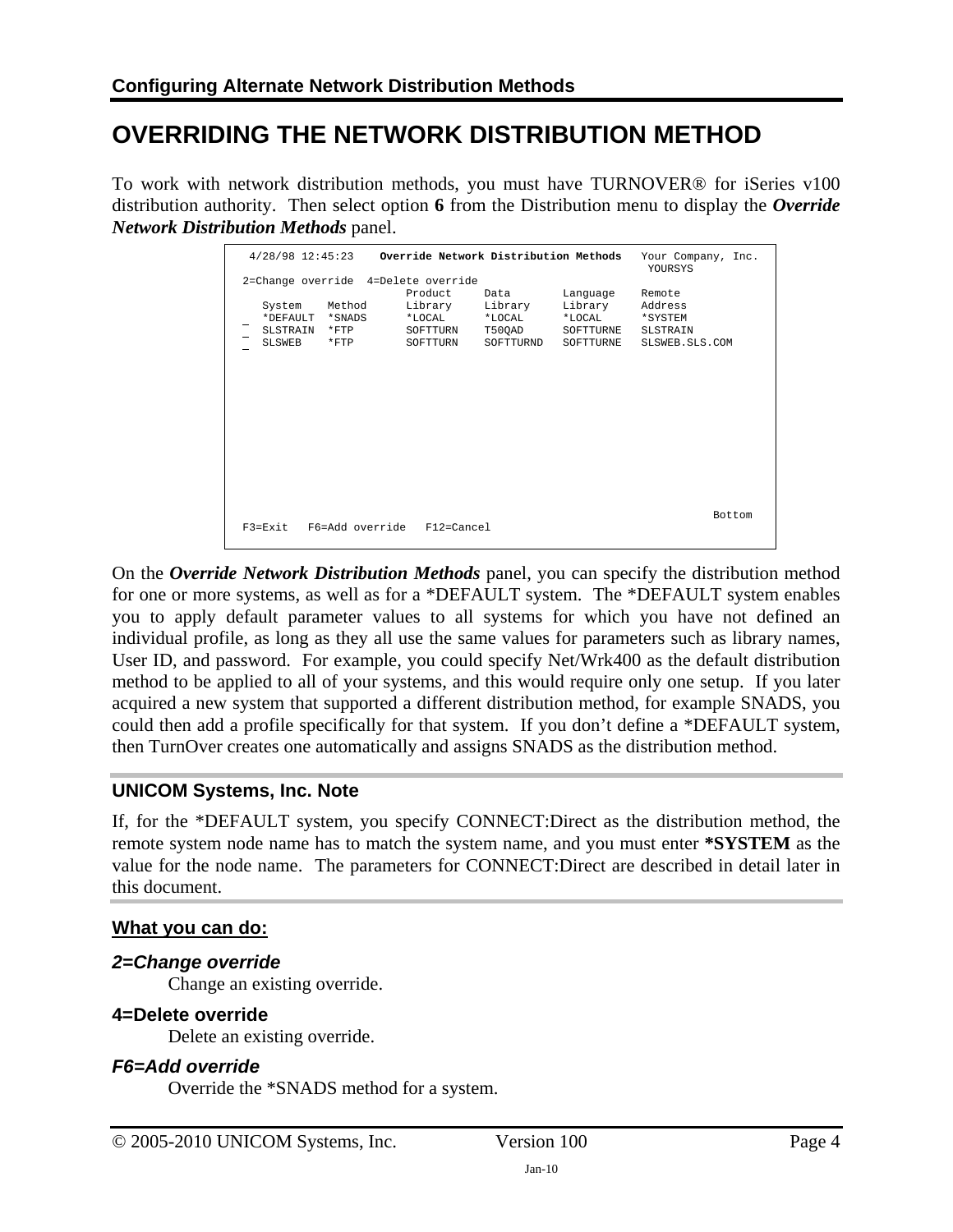# <span id="page-4-1"></span><span id="page-4-0"></span>**Adding or changing an existing override**

On the *Override Network Distribution Methods* panel, press **F6** to override the \*SNADS method for a system (or select an existing override with option **2** to change it). The *Add Distribution Method Override* panel appears:

| Add Distribution Method Override                                                                                          |                                                |  |
|---------------------------------------------------------------------------------------------------------------------------|------------------------------------------------|--|
| System name<br>Network distribution method *SNADS<br>Remote TURNOVER product library *LOCAL                               | *DEFAULT<br>*FTP, *KNET, *CDIRECT<br>$*$ LOCAL |  |
| Remote TURNOVER data library *LOCAL<br>Remote TURNOVER language library *LOCAL<br>Message receive job user profile *LOCAL | *LOCAL<br>$*$ LOCAL<br>*LOCAL                  |  |
|                                                                                                                           |                                                |  |
|                                                                                                                           |                                                |  |
|                                                                                                                           |                                                |  |
|                                                                                                                           |                                                |  |
|                                                                                                                           |                                                |  |
| $F12 = Cance1$                                                                                                            |                                                |  |
|                                                                                                                           |                                                |  |

The fields shown in the *Add Distribution Method Override* panel also appear in the panel for changing an override. When you specify a network distribution method of \*FTP, \*KNET, or \*CDIRECT, additional fields appear. These methods, and the fields associated with each, are described later in this document.

# <span id="page-4-2"></span>**Deleting an override**

You can delete an existing override. In the *Override Network Distribution Methods* panel, select the override you want to delete with option **4**. The override you selected is removed from the panel.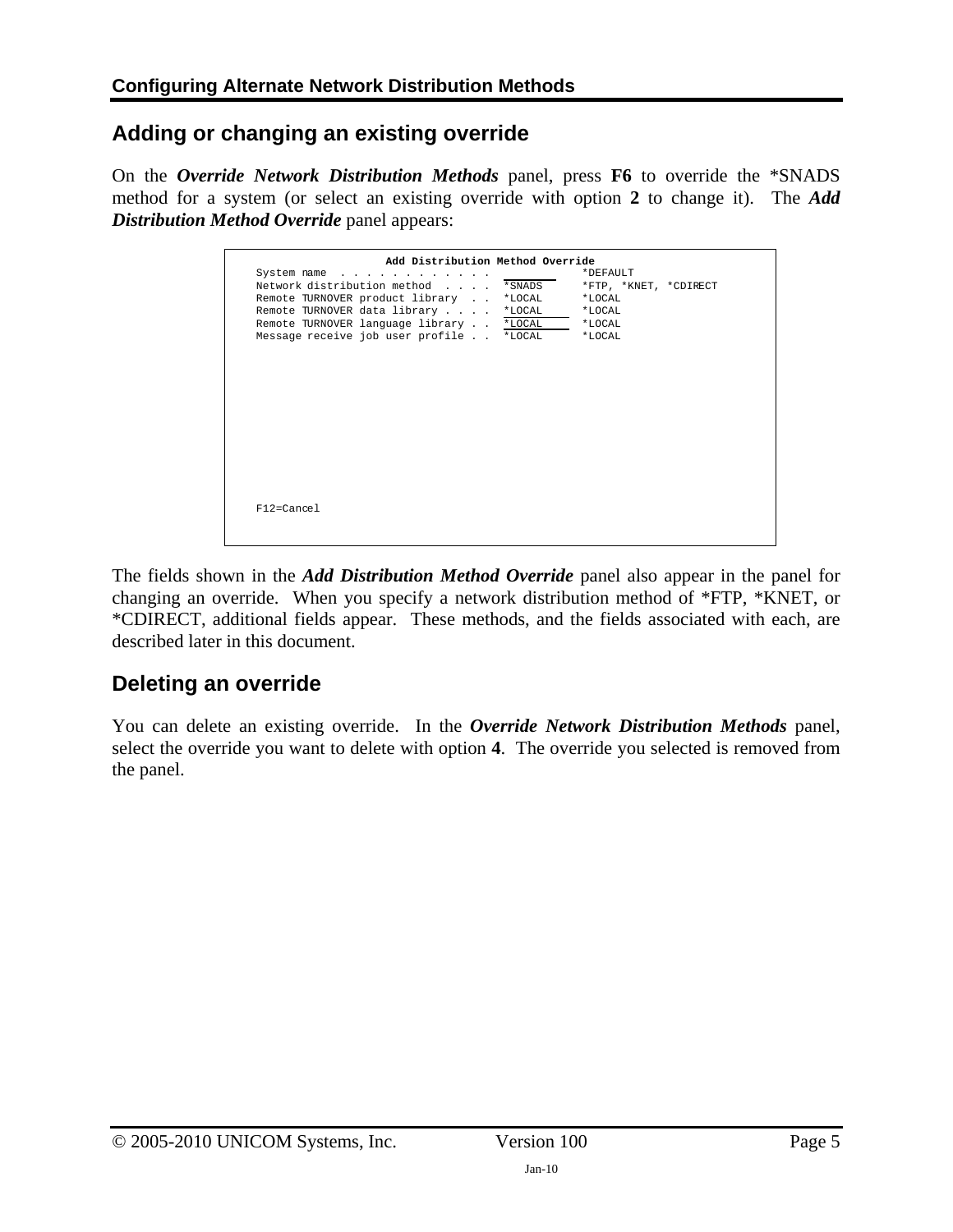# <span id="page-5-1"></span><span id="page-5-0"></span>**CONFIGURING FOR FTP**

The FTP (\*FTP) distribution method sends the save file using the FTP support built into OS/400. When you use FTP for distribution, you must configure each system individually. You cannot use the \*DEFAULT system because there are parameters related to TCP/IP that you need to specify for each system.

| <b>Characteristic</b>          | <b>Description</b>                                                                                                                                                                                                                                                                                                                                                                                                                                               |  |
|--------------------------------|------------------------------------------------------------------------------------------------------------------------------------------------------------------------------------------------------------------------------------------------------------------------------------------------------------------------------------------------------------------------------------------------------------------------------------------------------------------|--|
| Synchronous transmission       | Without distribution queues: The distribution job sends to one<br>system and waits for it to finish, sends to the next system and waits for<br>it to finish, and so on.                                                                                                                                                                                                                                                                                          |  |
|                                | With distribution queues: You can set up TURNOVER <sup>®</sup> for iSeries<br>v100 Distribution Queues to handle multiple simultaneous FTP<br>distributions if you distribute to a large number of systems using FTP.<br>For more information about this feature, download the TURNOVER®<br>for iSeries v100 Supplement entitled TURNOVER® for iSeries v100<br><b>Distribution Queues (#55) from the TURNOVER® for iSeries v100</b><br>page of our support site. |  |
| Transfer protocol              | FTP is really just a transfer protocol. (It lacks the capabilities described<br>previously for SNADS.) However, FTP is faster than SNADS and<br>imposes less overhead on the system.                                                                                                                                                                                                                                                                             |  |
| Internet distribution of forms | Using FTP, you can distribute forms over the Internet. (But note the<br>following characteristic.)                                                                                                                                                                                                                                                                                                                                                               |  |
| Insecure                       | Sends User IDs and passwords in plain view over the wire.                                                                                                                                                                                                                                                                                                                                                                                                        |  |

Some FTP characteristics are summarized in this table:<sup>[2](#page-5-3)</sup>

# <span id="page-5-2"></span>**System requirements**

The system requirements for FTP are the following:

- TURNOVER<sup>®</sup> Release 4.2 or higher.
- OS/400 V3R1 or higher.

**Note:** The ability to specify a port on the system name was added to Release 5.4 as of June 2006. You must be on that release of TURNOVER® or later to specify a port number.

 $\overline{a}$ 

<span id="page-5-3"></span><sup>2</sup> In some situations, such as if the data transfer is obstructed by a firewall, the FTP **SENDPASV** (or **SENDPA**) command might be required. If this is the case, you can create a one-character data area called SENDPA in the TURNOVER® Data library (SOFTTURND) and set it to **Y** to have TURNOVER® send the data in passive mode.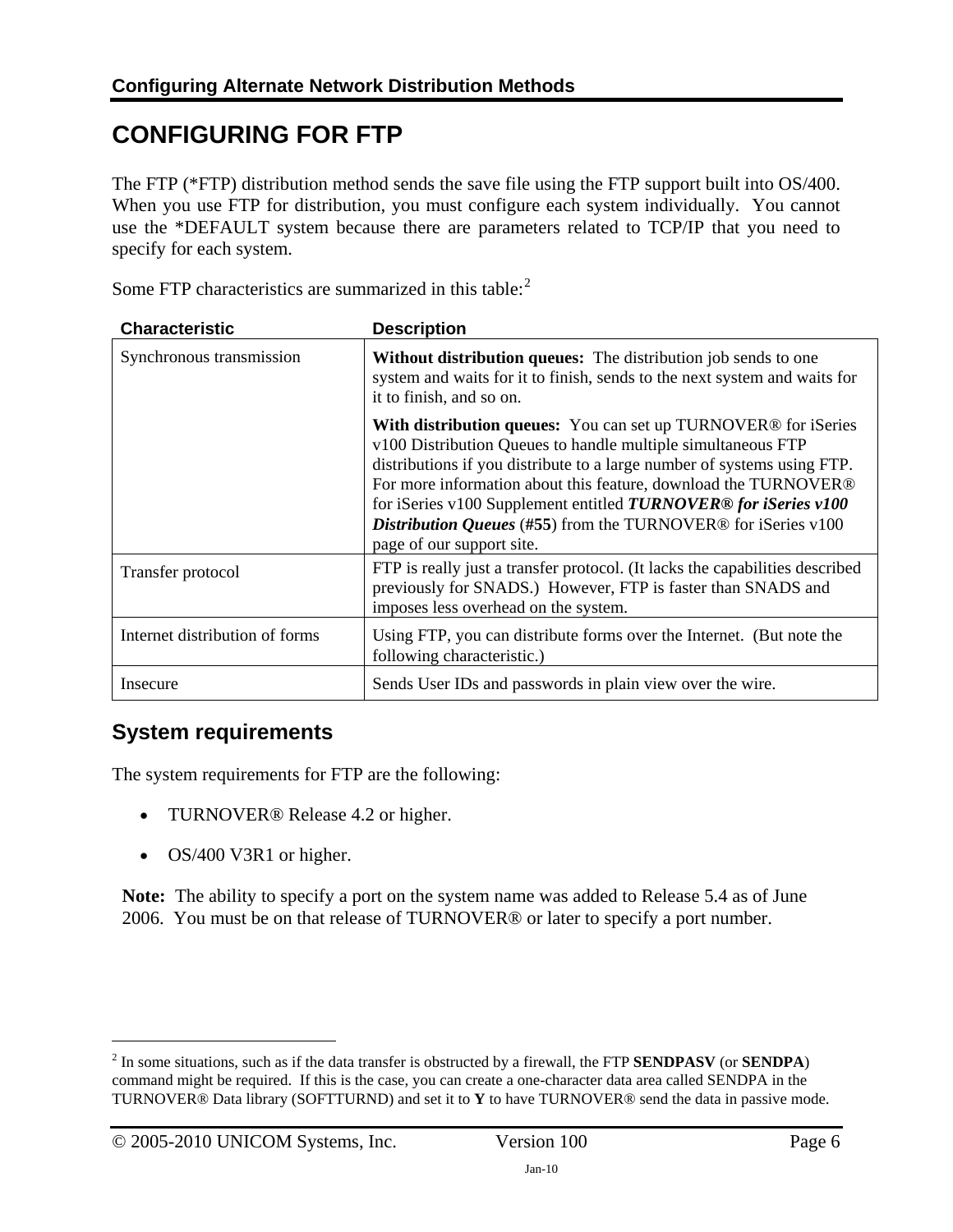# <span id="page-6-1"></span><span id="page-6-0"></span>**Information requirements**

• Type **\*FTP** as the network distribution method and press **Enter**. The *Add Distribution Method Override* panel appears as follows:

| Add Distribution Method Override        |           |                       |
|-----------------------------------------|-----------|-----------------------|
| System name                             | SLSDOC    | *DEFAULT              |
| Network distribution method             | $*$ $FTP$ | *FTP, *KNET, *CDIRECT |
| Remote TURNOVER product library         | *LOCAL    | $*TOCAT$              |
| Remote TURNOVER data library            | *LOCAL    | *LOCAL                |
| Remote TURNOVER language library *LOCAL |           | $*TOCAT.$             |
| Message receive job user profile        |           | $*TOCAT$              |
| ****<br>FTP-specific values ****        |           |                       |
| Remote system address                   |           |                       |
|                                         |           |                       |
|                                         |           |                       |
|                                         |           |                       |
|                                         |           |                       |
|                                         |           |                       |
|                                         |           |                       |
| User profile for $FTP$                  |           |                       |
| Password for FTP                        |           | Confirm               |
| Use Distribution Queues                 |           | $*$ YES, $*$ NO       |
|                                         |           |                       |
| $F12 = Cance1$                          |           |                       |
|                                         |           |                       |

To configure a system for the \*FTP distribution method, enter values for the following fields:

# *System name*

Type the system name as it appears in TURNOVER® for iSeries v100, or enter **\*DEFAULT** to specify the default values you want applied to all systems that don't have an entry.

## *Network distribution method*

Specify **\*FTP** as the distribution method for the system you specified above.

## *Remote TURNOVER® for iSeries v100 libraries (product, data, and language)*

Indicate the product, data, and language libraries in which TURNOVER® for iSeries v100 objects are installed on the remote system. Specify **\*LOCAL** if TURNOVER® for iSeries v100 is installed in the same library name on the remote system as on the local system.

## *Message receive job user profile*

Indicate the user profile under which the message receive job (TOMSGRCV) is running. This is the user profile to which confirmation messages are sent after a distributed form has run on a remote system.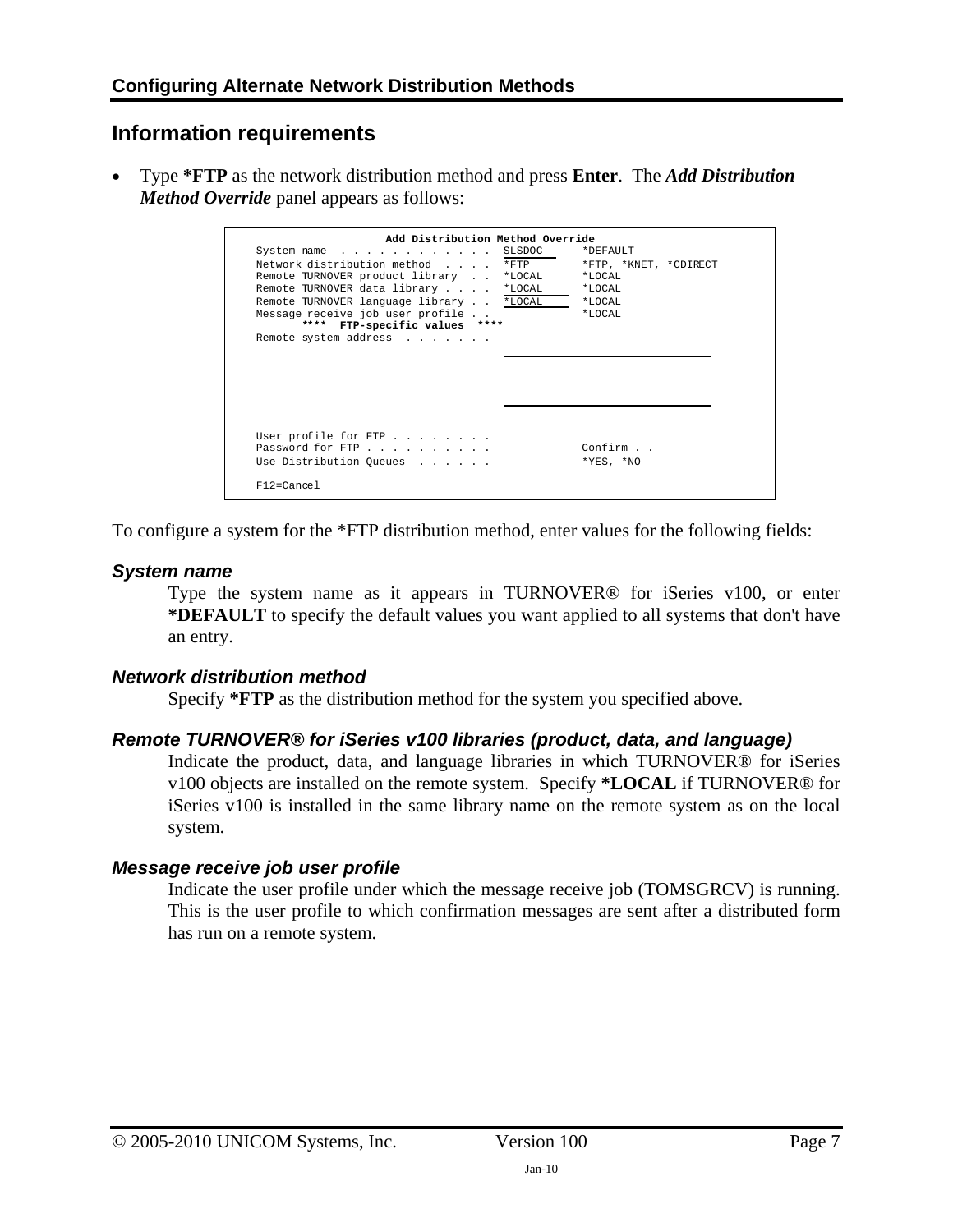#### **The fields specific to \*FTP are:**

#### *Remote system address*

Type the TCP/IP address of the remote system. This can be in decimal notation or, if you are using DNS, you can enter the name of the system (for example, system.domain.com).

You can specify a port number for your target system, in the format:

system.domain.com:990

This example shows port 990, which is the default port for Secure FTP. You can use any other port for standard FTP transmissions. (If you use Secure FTP, you must use the default port 990.)

#### *User profile for FTP*

Type the User ID and password of the user, on the development system, who sends TURNOVER® for iSeries v100 form distributions. This can be any user profile with sufficient authority to create a save file and use the **FTP PUT** command. However, if the distribution is performed automatically, this profile is also carried through to the form receive job, as well as to the form submission. For this reason, we recommend that you use the "TURNOVER" user profile. For the form to run, the profile you specify must have authority to the application within TURNOVER<sup>®</sup> for iSeries v100.

If the system variable named QCRTAUT is set to **\*USE** on your system, make sure the user profile(s) you are using for FTP distributions have explicit authority to the SOFTTURN library.

#### *Password for FTP*

Type the password for the specified user profile. This value is encrypted when stored in our database files.

#### *Confirm*

Retype a user password that you have changed to confirm what you entered.

#### *Use Distribution Queues*

If you've set up TURNOVER® for iSeries v100 distribution queues for handling multiple simultaneous FTP distributions, then turn this feature on by typing **\*YES** for this field. (If TURNOVER® for iSeries v100 does not find any distribution queues, it will behave as if this field is set to **\*NO**.)

For information about setting up TURNOVER® for iSeries v100 distribution queues, read the TURNOVER® for iSeries v100 Supplement entitled *TURNOVER® for iSeries v100 Distribution Queues* (**#55**). The feature is available on systems running TURNOVER® Release 5.3 with a tape date of March 2004 or later.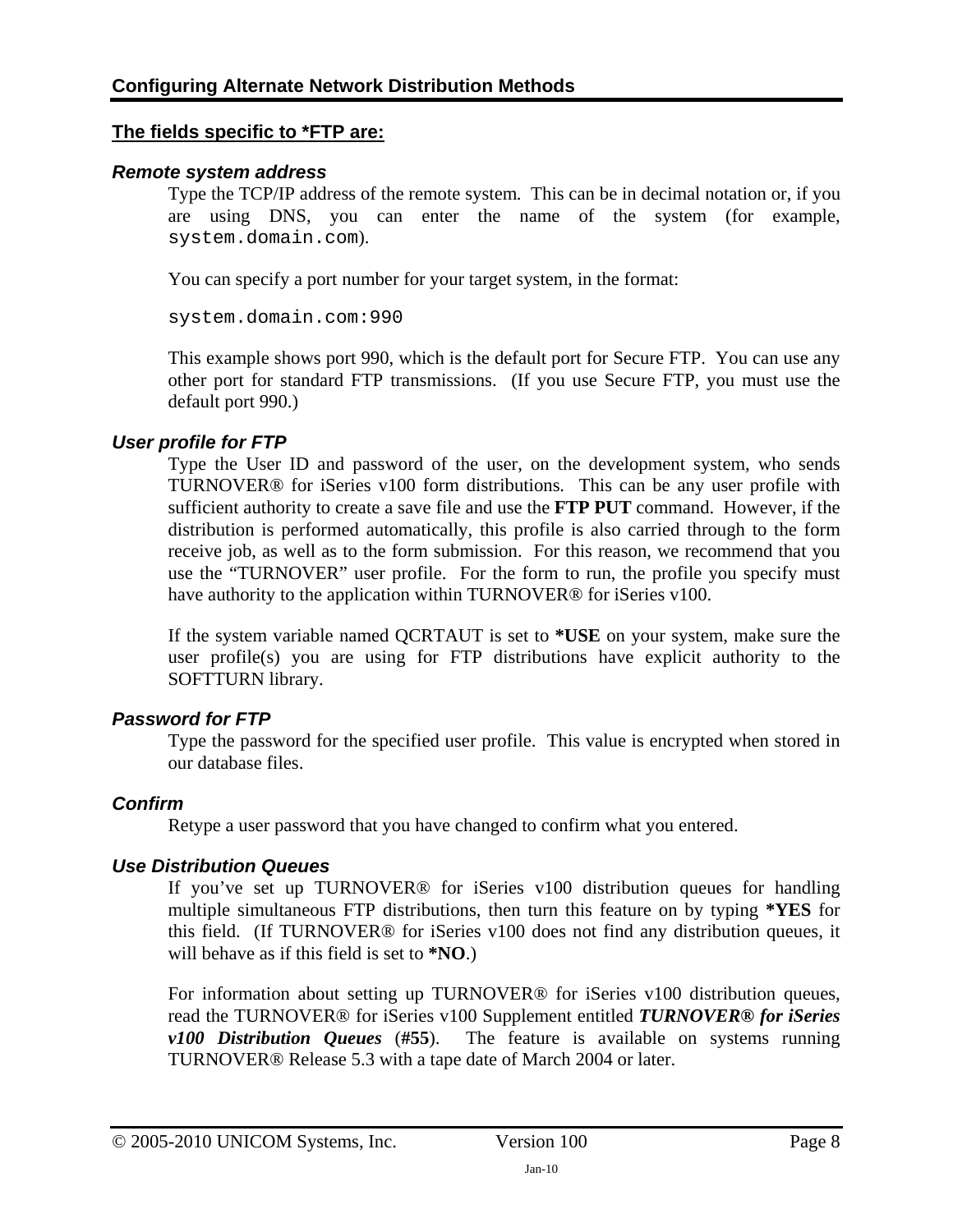# <span id="page-8-1"></span><span id="page-8-0"></span>**CONFIGURING FOR NET/WRK400**

The Net/Wrk400 (\*KNET) distribution method performs the following:

- Sends the save file from the development system to the remote system (using the **KNSNDSAVF** command).
- Executes the confirmation process on the development system (using the **KNEXECMD** command).

# <span id="page-8-2"></span>**System requirements**

The system requirements for Net/Wrk400 are the following:

- TURNOVER<sup>®</sup> Release 4.1 or higher.
- TURNOVER® Release 3.2 or 4.0, with a tape date later than March 26, 1996.

Or

- Check to see if you have a command named **TCFMFORM** in your TURNOVER® for iSeries v100 command library.
	- **If you do** have such as command, then you can download and apply the following RSF to use this method:

**RSF ….. TO60327.01**

 **If you don't** have such a command, call UNICOM Systems, Inc. and request the latest cumulative change tape.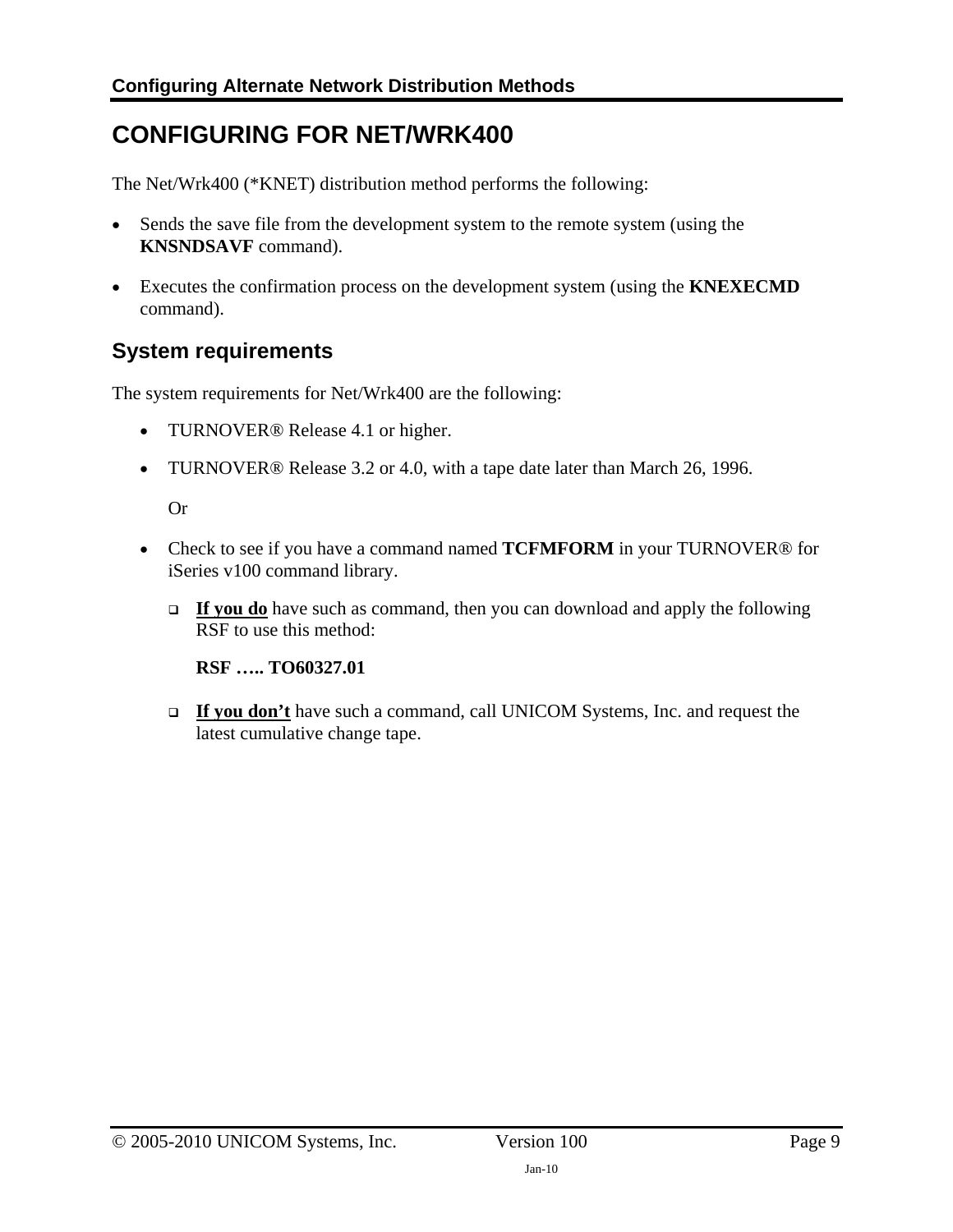# <span id="page-9-1"></span><span id="page-9-0"></span>**Information requirements**

• Type **\*KNET** as the network distribution method and press **Enter**. The *Add Distribution Method Override* panel appears.

| Add Distribution Method Override<br>System name<br>Network distribution method<br>Remote TurnOver product library *LOCAL<br>Remote TurnOver data library *LOCAL<br>Remote TurnOver language library *LOCAL<br>Message receive job user profile<br>**** Net/Wrk 400 Special Values ****<br>Remote location name *SYSTEM | SLSDOC<br>$*$ KNET | *DEFAULT<br>*FTP, *KNET, *CDIRECT<br>*LOCAL<br>*LOCAL<br>*LOCAL<br>*LOCAL<br>*SYSTEM |
|------------------------------------------------------------------------------------------------------------------------------------------------------------------------------------------------------------------------------------------------------------------------------------------------------------------------|--------------------|--------------------------------------------------------------------------------------|
| Net/Wrk 400 product library KNETWRK                                                                                                                                                                                                                                                                                    |                    |                                                                                      |
|                                                                                                                                                                                                                                                                                                                        |                    |                                                                                      |
|                                                                                                                                                                                                                                                                                                                        |                    |                                                                                      |
| $F12=Cancel$                                                                                                                                                                                                                                                                                                           |                    |                                                                                      |

To configure a system for the \*KNET distribution method, enter values for the following fields:

## *System name*

Type the system name as it appears in TURNOVER® for iSeries v100, or enter **\*DEFAULT** to specify the default values you want applied to all systems that don't have an entry.

## *Network distribution method*

Specify **\*KNET** as the distribution method for the system you specified above.

## *Remote TURNOVER® for iSeries v100 libraries (product, data, and language)*

Indicate the product, data, and language libraries in which TURNOVER® for iSeries v100 objects are installed on the remote system. Specify **\*LOCAL** if TURNOVER® for iSeries v100 is installed in the same library name on the remote system as on the local system.

## *Message receive job user profile*

Indicate the user profile under which the message receive job (TOMSGRCV) is running. This is the user profile to which confirmation messages are sent after a distributed form has run on a remote system.

## **The fields specific to \*KNET are:**

## *Remote location name*

Type the remote location name. Ordinarily, this would be the same as the system name, but if you have specified a different value in your Net/Wrk400 configuration, then specify that value here.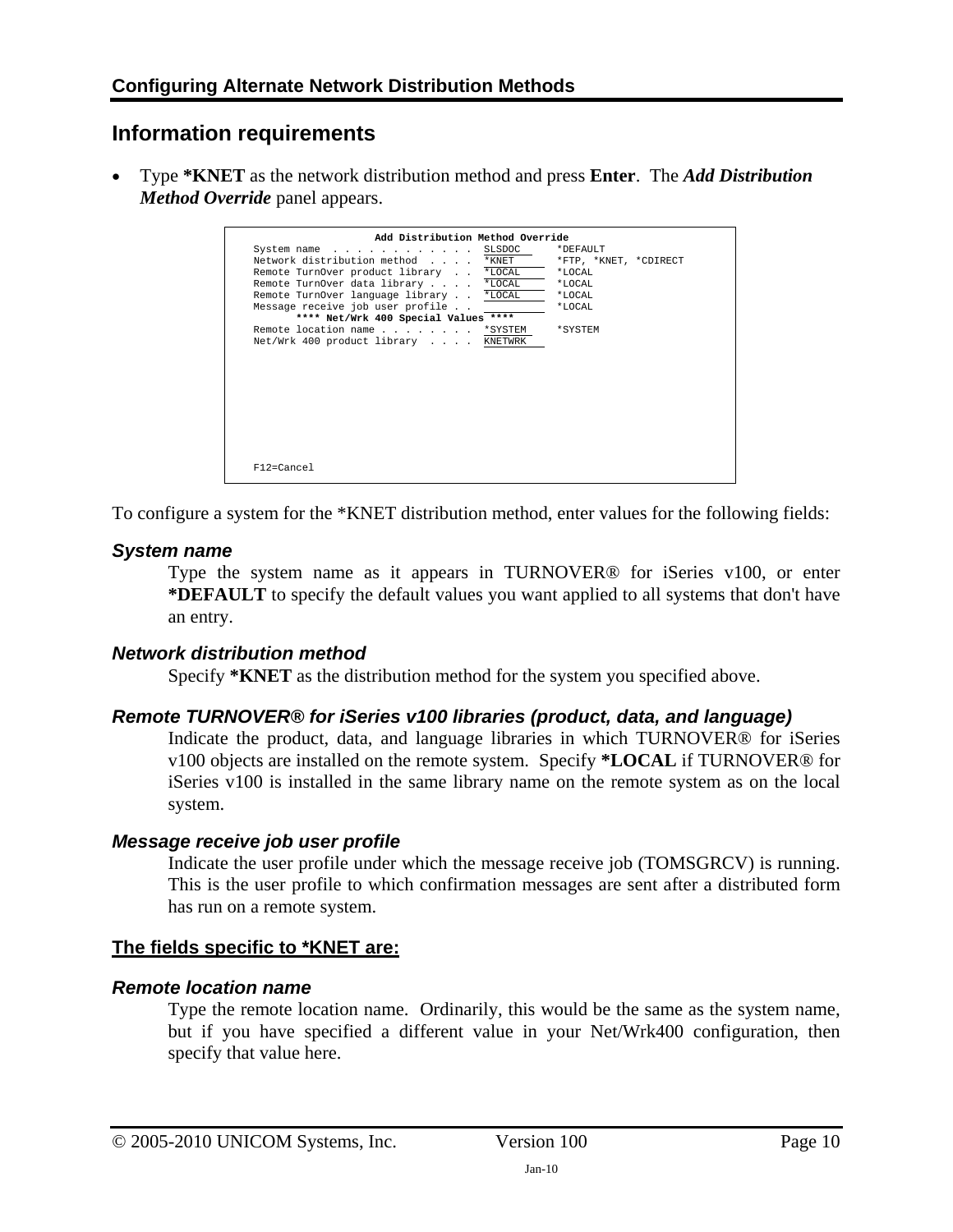# *Net/Wrk 400 product library*

Type the library in which Net/Wrk400 is installed on the system you specified in the previous field.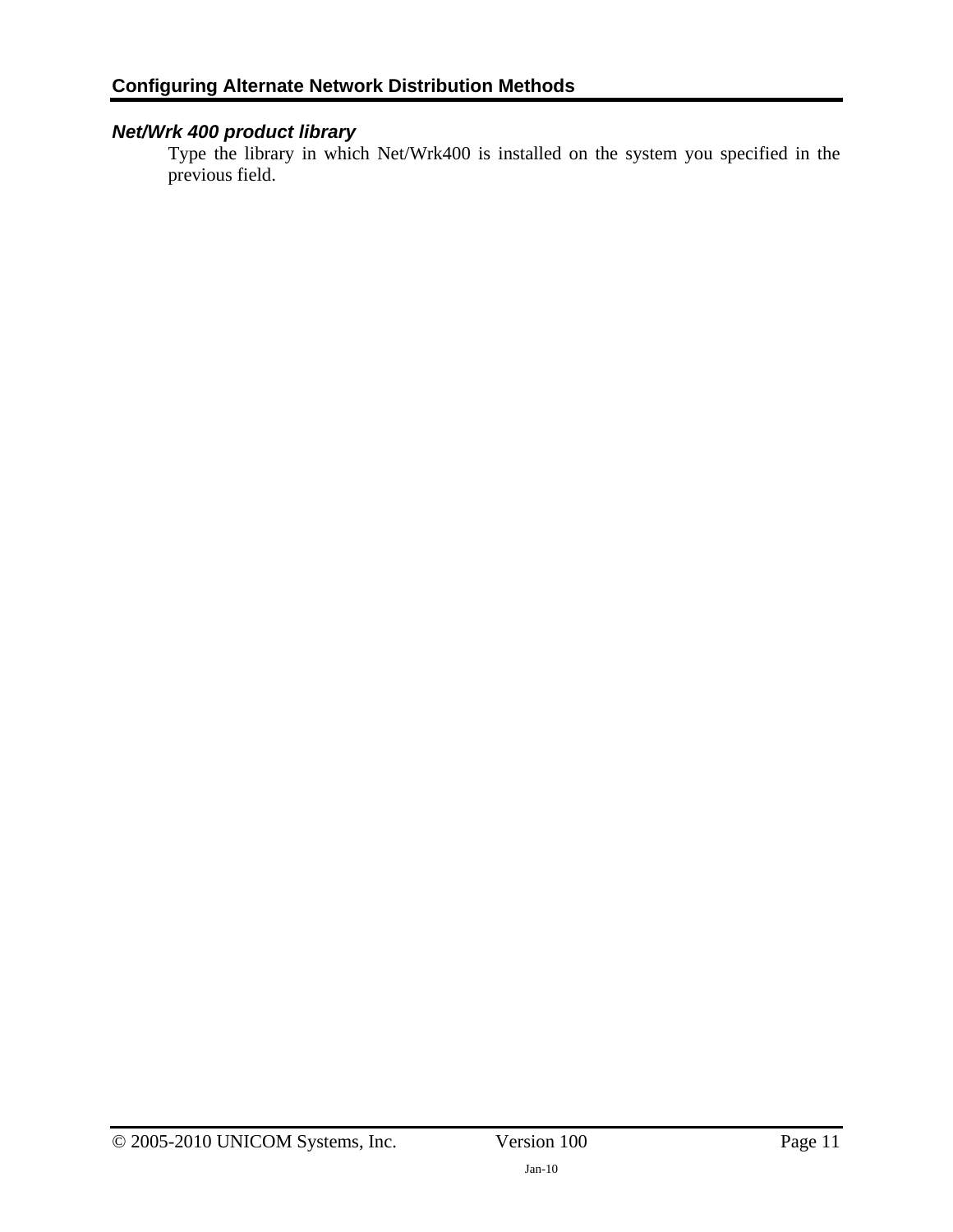# <span id="page-11-1"></span><span id="page-11-0"></span>**CONFIGURING FOR CONNECT:DIRECT**

The CONNECT:Direct (\*CDIRECT) distribution method performs the following:

- Compresses the save file (using the **CDCOMP** command).
- Sends the save file from the development system to the remote system (using the **CDSND** command).
- Activates the receive job and sends the confirmation message to the development system (using the **CDRUNTASK** command).

#### **UNICOM Systems, Inc. Note**

The user who runs the distribution job, and the remote form job, must both be enrolled and authorized within CONNECT:Direct. In addition, the user running the distribution job must have "Override" authority within CONNECT:Direct to specify the User ID and password for the remote job.

# <span id="page-11-2"></span>**System requirements**

The system requirements for CONNECT:Direct are the following:

- TURNOVER® Release 4.2, tape date May 1998 or later.
- CONNECT: Direct 3.1 or higher.

# <span id="page-11-3"></span>**Information requirements**

• Type **\*CDIRECT** as the network distribution method and press **Enter**. The *Add Distribution Method Override* panel appears as follows:

| Add Distribution Method Override        |                       |
|-----------------------------------------|-----------------------|
| $System name$ SLSDOC                    | *DEFAULT              |
| Network distribution method * CDIRECT   | *FTP, *KNET, *CDIRECT |
| Remote TURNOVER product library *LOCAL  | $*T_1OCAT_1$          |
| Remote TURNOVER data library *LOCAL     | $*$ LOCAL             |
| Remote TURNOVER language library *LOCAL | *LOCAL                |
| Message receive job user profile        | $*T_1OCAT_1$          |
| *** Connect: Direct Special Values ***  |                       |
| Connect:Direct product library          |                       |
| Target node name                        | * SYSTEM              |
| Target user ID                          |                       |
| Password                                |                       |
| Retype password to confirm $\ldots$ .   |                       |
|                                         |                       |
|                                         |                       |
|                                         |                       |
|                                         |                       |
|                                         |                       |
|                                         |                       |
|                                         |                       |
| $F12 = Cancel$                          |                       |
|                                         |                       |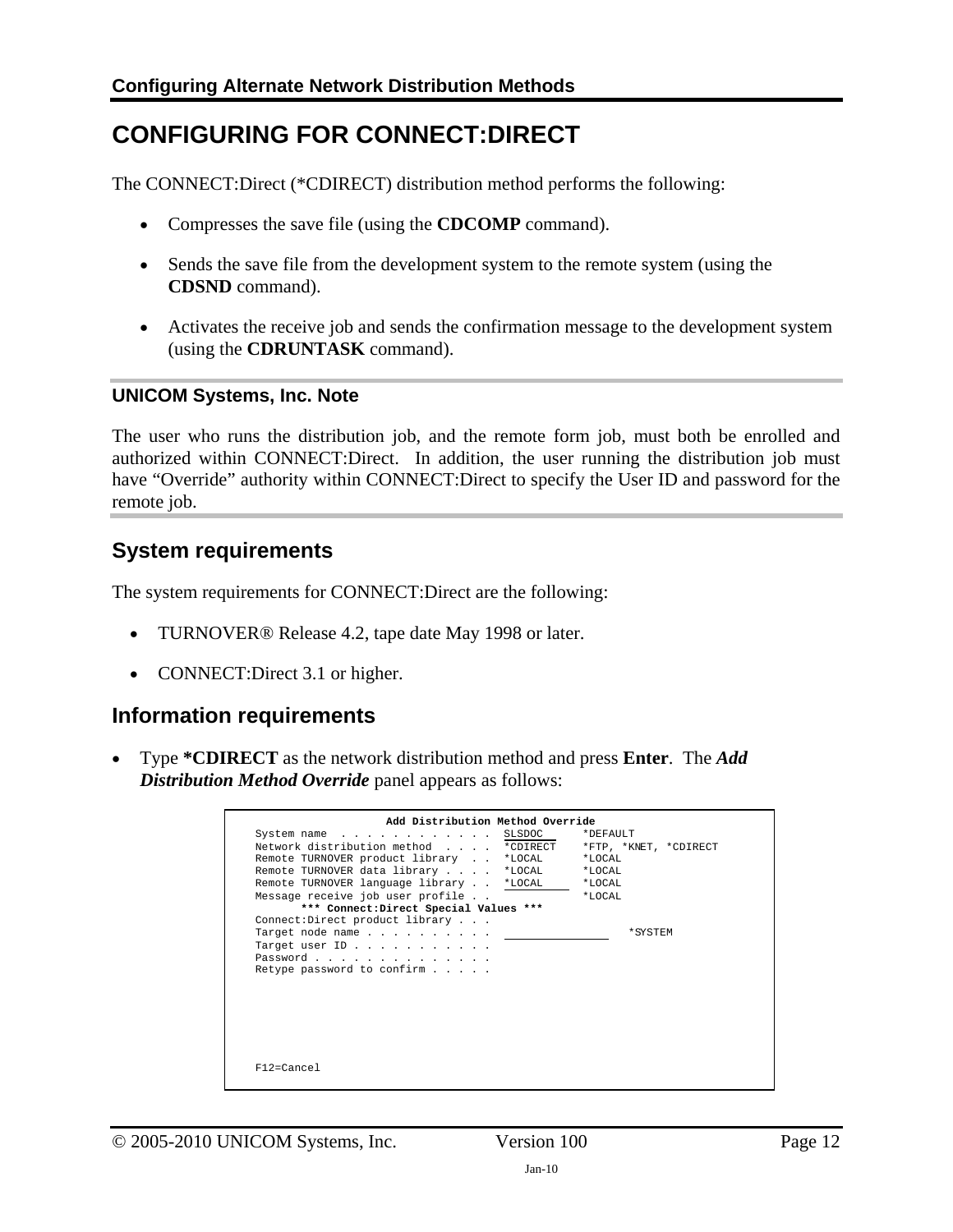To configure a system for the \*CDIRECT distribution method, enter values for the following fields:

### *System name*

Type the system name as it appears in TURNOVER® for iSeries v100, or enter **\*DEFAULT** to specify the default values you want applied to all systems that don't have an entry.

#### *Network distribution method*

Specify **\*CDIRECT** as the distribution method for the system you specified above.

#### *Remote TURNOVER® for iSeries v100 libraries (product, data, and language)*

Indicate the name of the product, data, and language libraries in which TURNOVER® for iSeries v100 objects are installed on the remote system. Specify **\*LOCAL** if TURNOVER® for iSeries v100 is installed in the same library name on the remote system as on the local system.

#### *Message receive job user profile*

Indicate the user profile under which the message receive job (TOMSGRCV) is running. This is the user profile to which confirmation messages are sent after a distributed form has run on the remote system.

## **The fields specific to \*CDIRECT are:**

## *Connect:Direct product library*

Type the name of the library in which CONNECT:Direct is installed on the system you are currently on.

#### *Target node name*

Type the name of the remote system.

## *Target user ID*

Type the User ID of the user, on the remote system, to whom TURNOVER® for iSeries v100 form distributions are sent.

#### *Password*

Type the password of the user, on the remote system, to whom TURNOVER® for iSeries v100 form distributions are sent.

## *Retype password to confirm*

Retype a user password that you have changed to confirm what you entered.